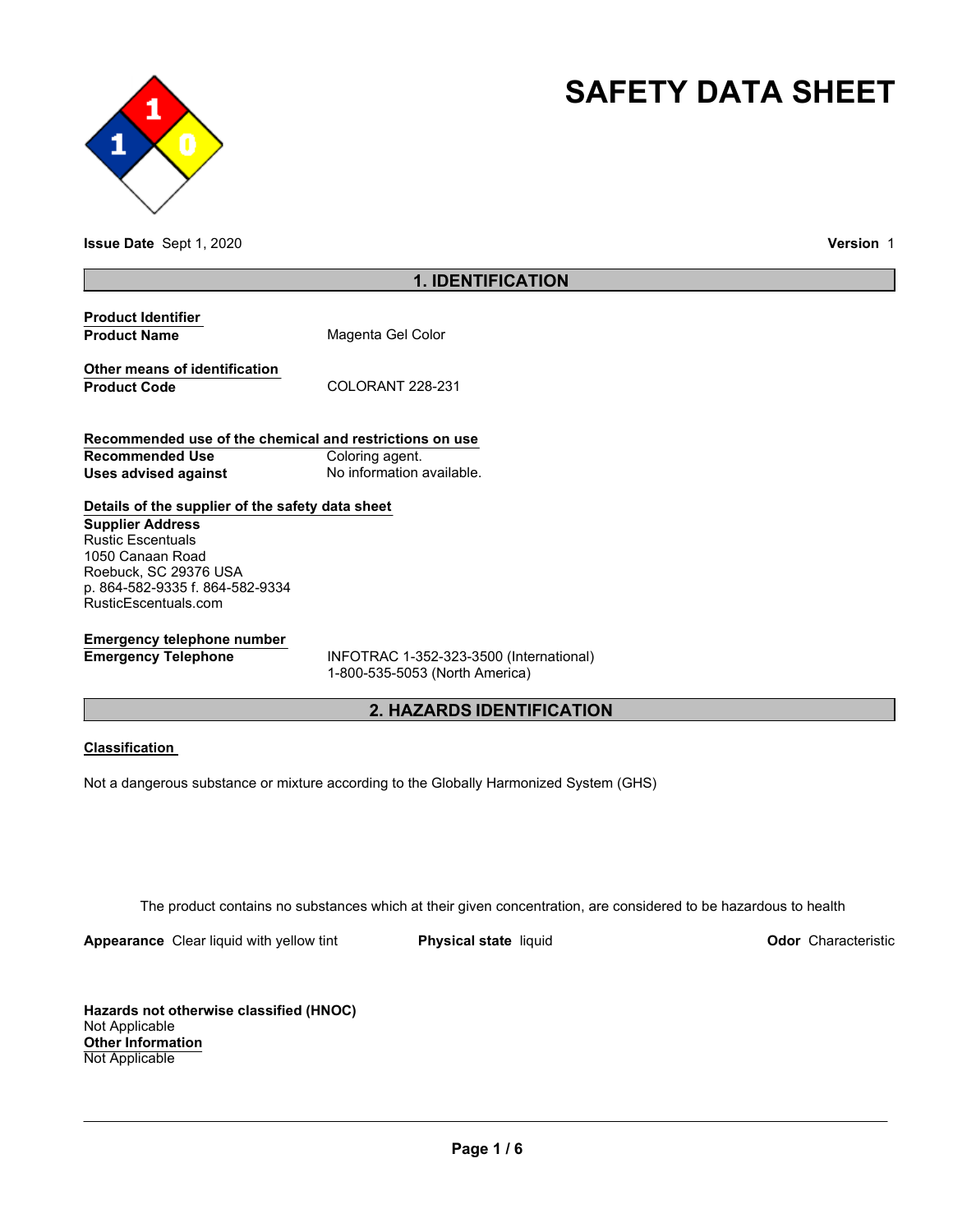## **3. COMPOSITION/INFORMATION ON INGREDIENTS**

| <b>Chemical Name</b> | <b>CAS No</b> | Weight-% | <b>Trade Secret</b> |
|----------------------|---------------|----------|---------------------|
| Glvcerol             | $56 - 81 - 5$ | 99.5     |                     |
| FD&C Red 33          | 3567-66-6     | 0.5      |                     |

# **4. FIRST AID MEASURES**

|  | <b>First aid measures</b> |
|--|---------------------------|
|  |                           |

| <b>Inhalation</b>   | Not an expected route of exposure. Remove to fresh air. Administer oxygen if breathing is<br>difficult. Seek immediate medical attention/advice. |  |  |
|---------------------|--------------------------------------------------------------------------------------------------------------------------------------------------|--|--|
| Eye contact         | Rinse immediately with plenty of water, also under the eyelids, for at least 15 minutes. (Call<br>a physician if irritation persists.).          |  |  |
| Ingestion           | Product is non-toxic. Do NOT induce vomiting.                                                                                                    |  |  |
| <b>Skin Contact</b> | Wash off immediately with soap and plenty of water. Wash contaminated clothing before<br>reuse. If skin irritation persists, call a physician.   |  |  |
|                     | Most important symptoms and effects, both acute and delayed                                                                                      |  |  |

**Symptoms** No information available.

## **Indication of any immediate medical attention and special treatment needed**

**Note to physicians Treat symptomatically.** 

## **5. FIRE-FIGHTING MEASURES**

### **Suitable Extinguishing Media**

Procedures for an oil fire should be followed. Use foam or dry chemical. Water may be used ONLY to keep surrounding containers cool.

**Unsuitable Extinguishing Media** Water.

## **Specific hazards arising from the chemical**

No information available.

**Hazardous combustion products**Carbon and hydrogen oxides.

## **Protective equipment and precautions for firefighters**

As in any fire, wear self-contained breathing apparatus pressure-demand, MSHA/NIOSH (approved or equivalent) and full protective gear.

## **6. ACCIDENTAL RELEASE MEASURES**

## **Personal precautions, protective equipment and emergency procedures**

| <b>Personal precautions</b> | Use personal protective equipment as required. |
|-----------------------------|------------------------------------------------|
| For emergency responders    | Remove all sources of ignition.                |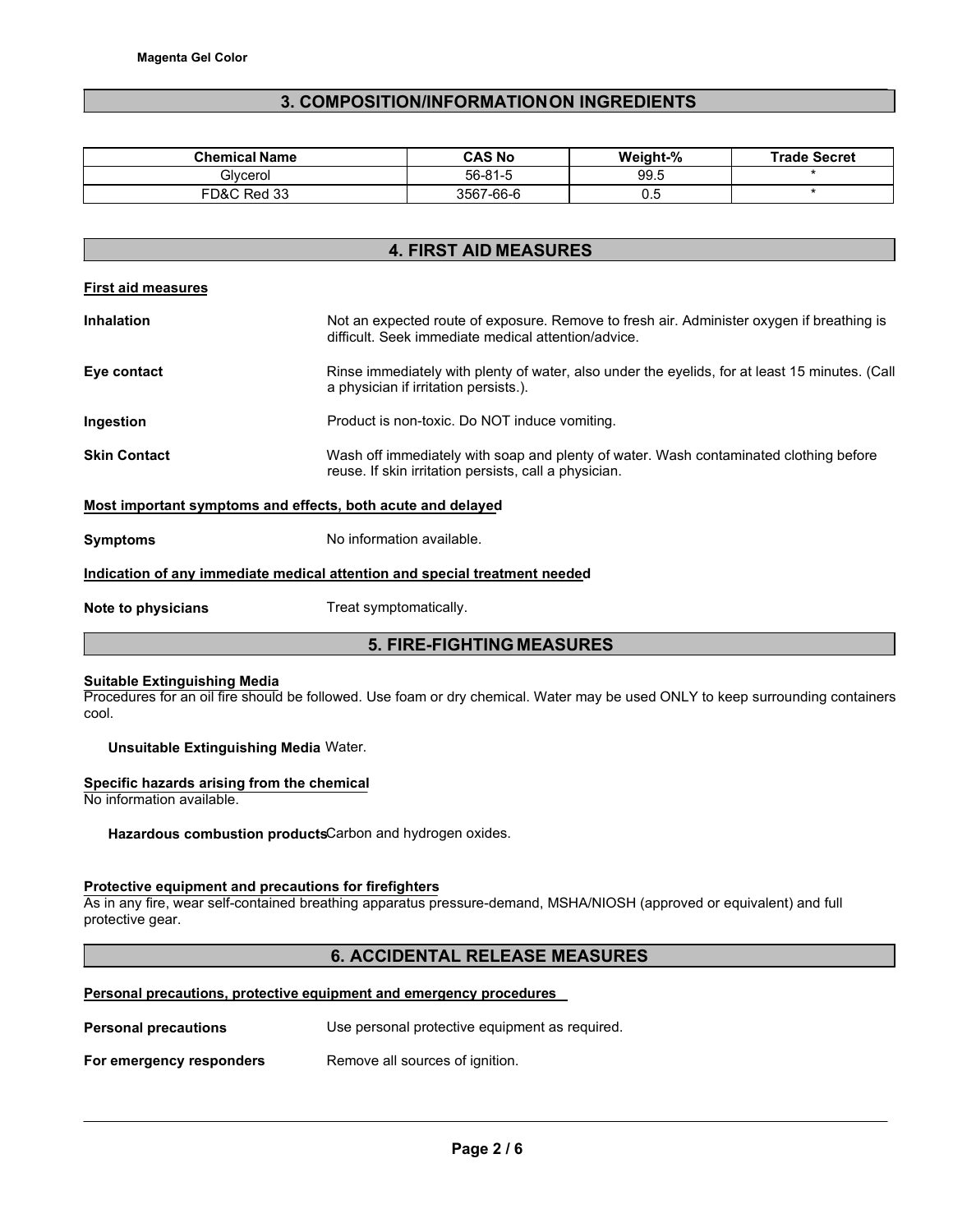## **Methods and material for containment and cleaning up**

| <b>Methods for containment</b>                                                                                           | Contain and collect spillage with non-combustible absorbent material, (e.g. sand, earth,<br>diatomaceous earth, vermiculite) and place in container for disposal according to local /<br>national regulations (see Section 13). |  |
|--------------------------------------------------------------------------------------------------------------------------|---------------------------------------------------------------------------------------------------------------------------------------------------------------------------------------------------------------------------------|--|
| Methods for cleaning up                                                                                                  | Soak up with inert absorbent material. Sweep up and shovel into suitable containers for<br>disposal.                                                                                                                            |  |
|                                                                                                                          | <b>7. HANDLING AND STORAGE</b>                                                                                                                                                                                                  |  |
| Precautions for safe handling<br>Advice on safe handling                                                                 | Keep away from heat, sparks, flame and other sources of ignition (i.e., pilot lights, electric<br>motors and static electricity). Never pierce, drill, grind, cut, saw or weld any container.                                   |  |
| NFPA Class IIIB storage. Wash thoroughly after handling.<br>Conditions for safe storage, including any incompatibilities |                                                                                                                                                                                                                                 |  |
| <b>Storage Conditions</b>                                                                                                | Keep from freezing. If product freezes, allow to thaw completely prior to use.                                                                                                                                                  |  |
| Incompatible materials                                                                                                   | Strong oxidizing agents.                                                                                                                                                                                                        |  |

# **8. EXPOSURE CONTROLS/PERSONAL PROTECTION**

## **Exposure Guidelines**

| <b>Chemical Name</b> | <b>ACGIH TLV</b>            | <b>OSHA PEL</b>                            | <b>NIOSH IDLH</b> |
|----------------------|-----------------------------|--------------------------------------------|-------------------|
| Glycerol             | TWA: $10 \text{ mg/m}$ mist | TWA: $15 \text{ mg/m}$ mist, total         |                   |
| $56 - 81 - 5$        |                             | particulate TWA: 5 mg/m <sup>3</sup> mist, |                   |
|                      |                             | respirable fraction                        |                   |
|                      |                             | (vacated) TWA: 10 mg/m <sup>3</sup> mist,  |                   |
|                      |                             | total particulate (vacated) TWA:5          |                   |
|                      |                             | $mq/m3$ mist, respirable fraction          |                   |

## **Appropriate engineering controls**

**Engineering Controls Apply technical measures to comply with the occupational exposure limits.** 

## **Individual protection measures, such as personal protective equipment**

| <b>Eye/face protection</b>            | Goggles. Eye wash bottle.                                                                                                                                                                                                                                                                                                        |
|---------------------------------------|----------------------------------------------------------------------------------------------------------------------------------------------------------------------------------------------------------------------------------------------------------------------------------------------------------------------------------|
| Skin and body protection              | Wear protective gloves and protective clothing.                                                                                                                                                                                                                                                                                  |
| <b>Respiratory protection</b>         | If exposure limits are exceeded or irritation is experienced, NIOSH/MSHA approved<br>respiratory protection should be worn. Positive-pressure supplied air respirators may be<br>required for high airborne contaminant concentrations. Respiratory protection must be<br>provided in accordance with current local regulations. |
| <b>General Hygiene Considerations</b> | Handle in accordance with good industrial hygiene and safety practice.                                                                                                                                                                                                                                                           |

# **9. PHYSICAL AND CHEMICAL PROPERTIES**

**Information on basic physical and chemical properties**

| <b>Physical state</b><br>Appearance | liquid<br>Clear liquid with yellow tint | Odor                  |
|-------------------------------------|-----------------------------------------|-----------------------|
| Color                               | vellow                                  | <b>Odor threshold</b> |

**Appearance Characteristic**<br>**Apple SC**<br>**Apple Characteristic**<br>**Characteristic Not determined**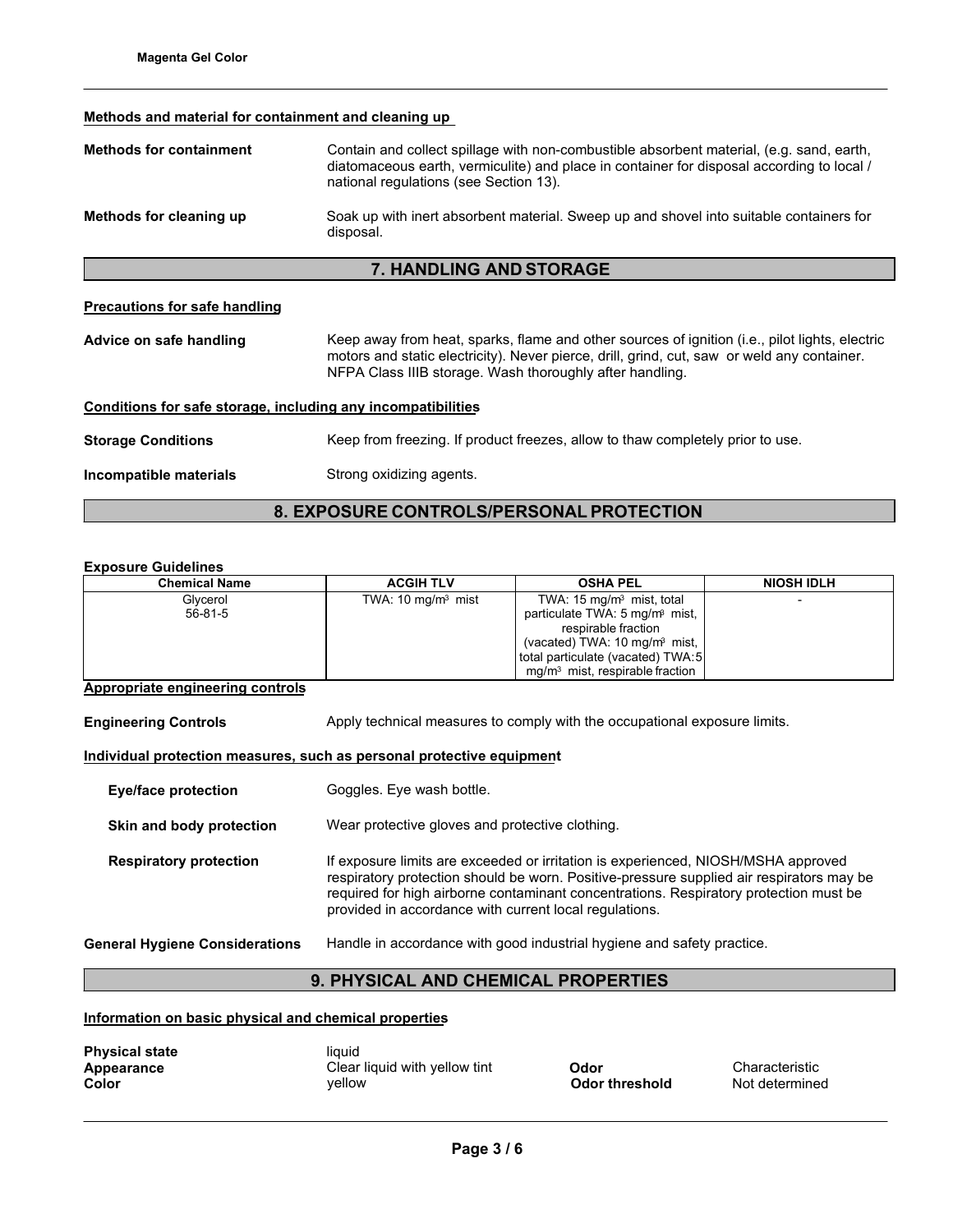| <b>Property</b>                     |
|-------------------------------------|
| рH                                  |
| <b>Melting point/freezing point</b> |
| Boiling point/boiling range         |
| <b>Flash point</b>                  |
| <b>Evaporation rate</b>             |
| Flammability (solid, gas)           |
| <b>Flammability Limits in Air</b>   |
| <b>Upper flammability limits</b>    |
| Lower flammability limit            |
| Vapor pressure                      |
| Vapor density                       |
| <b>Specific Gravity</b>             |
| <b>Water solubility</b>             |
| <b>Solubility in other solvents</b> |
| <b>Partition coefficient</b>        |
| <b>Autoignition temperature</b>     |
| <b>Decomposition temperature</b>    |
| <b>Kinematic viscosity</b>          |
| <b>Dynamic viscosity</b>            |
| <b>Explosive properties</b>         |
| <b>Oxidizing properties</b>         |
|                                     |

## **Other Information**

**Values** Not determined Not determined >350°F 320°F Not determined Not determined **Not determined Not determined Not determined Not determined Specific Gravity** 1.261 Soluble in water Not determined **Not determined Not determined Not determined Not determined Not determined Not determined Not determined** 

**Remarks • Method**

# **10. STABILITY AND REACTIVITY**

#### **Reactivity**

Not reactive under normal conditions

# **Chemical stability**

Stable under normal conditions.

## **Possibility of Hazardous Reactions** None under normal processing.

**Conditions to avoid** Heat, flames and sparks.

# **Incompatible materials**

Strong oxidizing agents.

## **Hazardous Decomposition Products**

Carbon and hydrogen oxides.

# **11. TOXICOLOGICAL INFORMATION**

## **Information on likely routes of exposure**

| <b>Product Information</b> | Product does not present an acute toxicity hazard based on known or supplied information |
|----------------------------|------------------------------------------------------------------------------------------|
| <b>Inhalation</b>          | No known effect based on information supplied.                                           |
| Eye contact                | May cause slight irritation.                                                             |
| <b>Skin Contact</b>        | No known hazard in contact with skin.                                                    |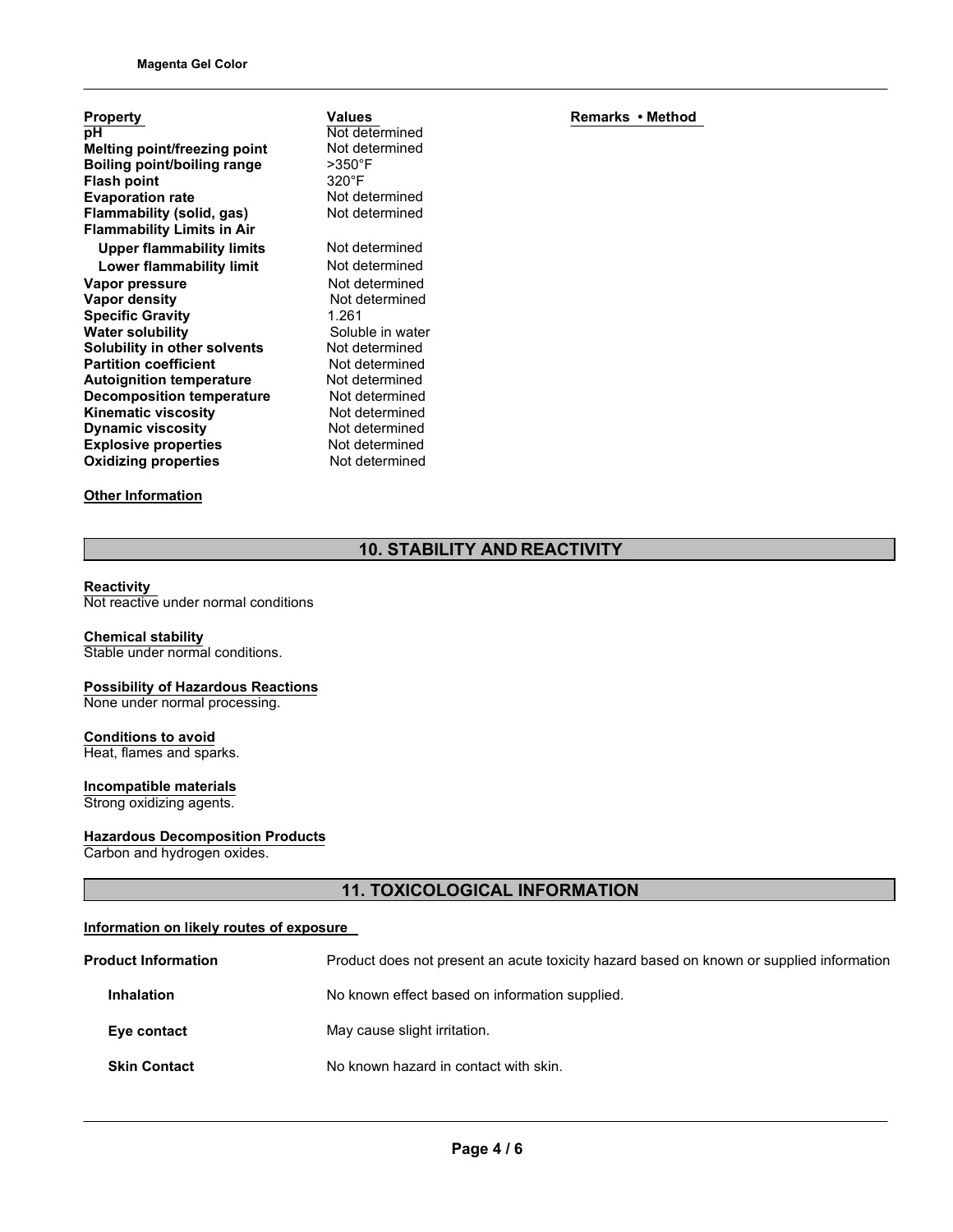**Ingestion** Product is non-toxic.

## **Information on physical, chemical and toxicological effects**

**Symptoms** No information available.

## **Delayed and immediate effects as well as chronic effects from short and long-term exposure**

**Carcinogenicity** This product does not contain any carcinogens or potential carcinogens as listed by OSHA, IARC or NTP.

## **Numerical measures of toxicity- Product**

Not determined

# **12. ECOLOGICAL INFORMATION**

## **Ecotoxicity**

0.5% of the mixture consists of components(s) of unknown hazards to the aquatic environment

| <b>Chemical Name</b> | Algae/aguatic plants | Fish                                                      | Toxicitv to<br>microorganisms | Crustacea                               |
|----------------------|----------------------|-----------------------------------------------------------|-------------------------------|-----------------------------------------|
| Glvcerol<br>56-81-5  |                      | l 51 - 57: 96 h Oncorhvnchus l<br>mykiss mL/L LC50 static |                               | >500: 24 h Daphnia magna I<br>ma/L EC50 |

## **Persistence and degradability**

Not determined.

## **Bioaccumulation**

Not determined.

## **Mobility**

Not determined.

| <b>Chemical Name</b>      | <b>Partition coefficient</b> |
|---------------------------|------------------------------|
| Glycerol<br>$56 - 81 - 5$ |                              |

**Other adverse effects** Not determined

# **13. DISPOSAL CONSIDERATIONS**

| <b>Waste treatment methods</b> |                                                                                                                                                                                                                                                                                                                                                                                                                                                                                                                                |
|--------------------------------|--------------------------------------------------------------------------------------------------------------------------------------------------------------------------------------------------------------------------------------------------------------------------------------------------------------------------------------------------------------------------------------------------------------------------------------------------------------------------------------------------------------------------------|
| <b>Disposal of wastes</b>      | This material, as supplied, is not a hazardous waste according to Federal regulations (40<br>CFR 261). This material could become a hazardous waste if it is mixed with or otherwise<br>comes in contact with a hazardous waste, if chemical additions are made to this material, or<br>if the material is processed or otherwise altered. Consult 40 CFR 261 to determine whether<br>the altered material is a hazardous waste. Consult the appropriate state, regional, or local<br>regulations for additional requirements. |
| Contaminated packaging         | Disposal should be in accordance with applicable regional, national and local laws and<br>regulations.                                                                                                                                                                                                                                                                                                                                                                                                                         |